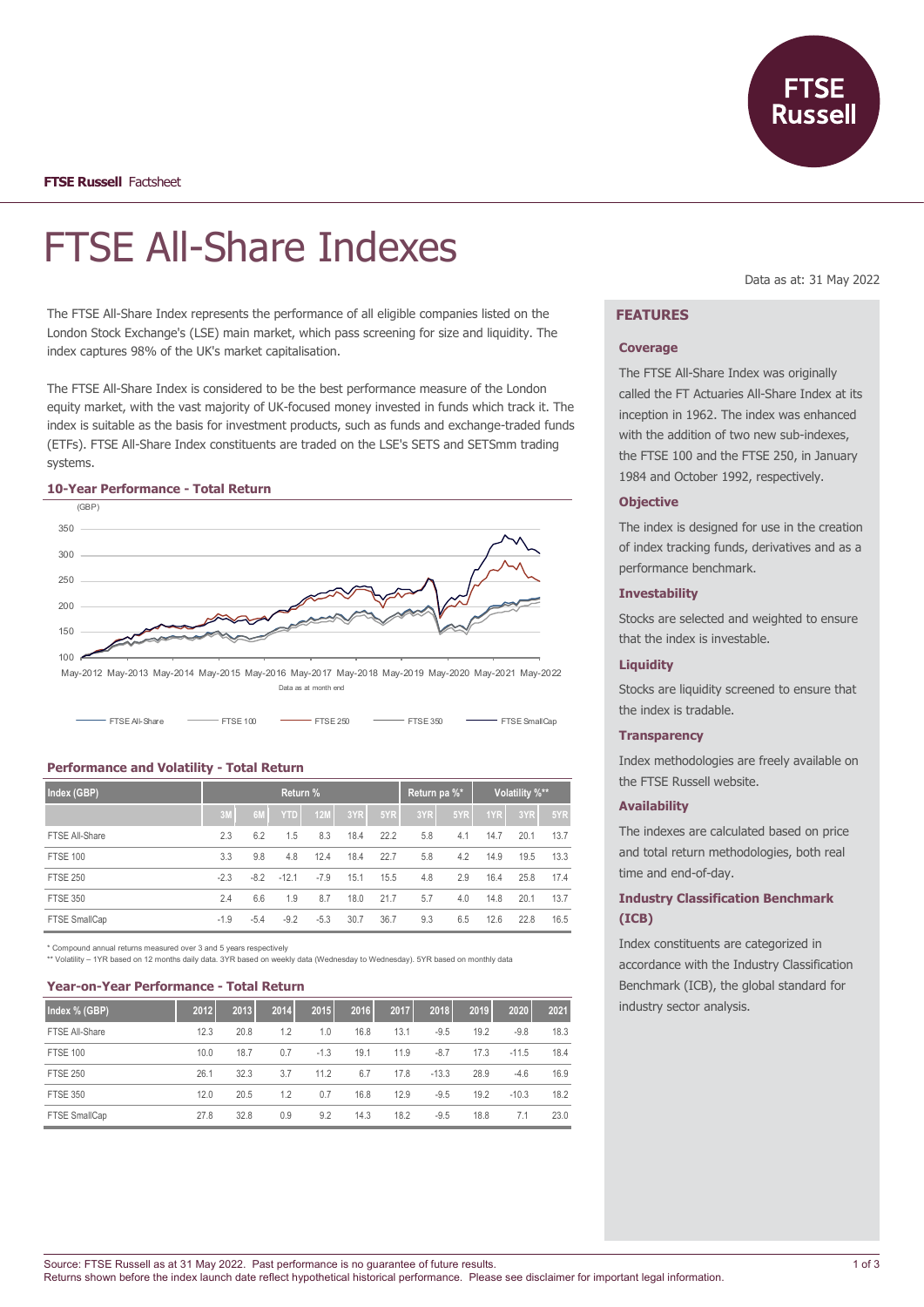## **Return/Risk Ratio and Drawdown - Total Return**

| Index (GBP)     | <b>Return/Risk Ratio</b> |     |     |             | Drawdown (%) |         |         |             |
|-----------------|--------------------------|-----|-----|-------------|--------------|---------|---------|-------------|
|                 | 1YR                      | 3YR | 5YR | <b>10YR</b> | 1YR          | 3YR     | 5YR     | <b>10YR</b> |
| FTSE All-Share  | 0.5                      | 0.3 | 0.3 | 0.7         | $-9.8$       | $-35.3$ | $-35.3$ | $-35.3$     |
| <b>FTSE 100</b> | 0.8                      | 0.3 | 0.3 | 0.6         | $-8.9$       | $-34.2$ | $-34.2$ | $-34.2$     |
| <b>FTSE 250</b> | $-0.5$                   | 0.1 | 0.2 | 0.7         | $-20.3$      | $-41.7$ | $-41.7$ | $-41.7$     |
| <b>FTSE 350</b> | 0.6                      | 0.2 | 0.3 | 0.7         | $-9.7$       | $-35.2$ | $-35.2$ | $-35.2$     |
| FTSE SmallCap   | $-0.4$                   | 0.4 | 0.4 | 0.9         | $-16.3$      | $-39.8$ | $-39.8$ | $-39.8$     |

Return/Risk Ratio – based on compound annual returns and volatility in Performance and Volatility table Drawdown - based on daily data

#### **Top 10 Constituents - FTSE All-Share Index**

| <b>Constituent</b>              | <b>ICB Sector</b>                     | Net MCap (GBPm) | Wgt % |
|---------------------------------|---------------------------------------|-----------------|-------|
| Shell Plc                       | Oil Gas and Coal                      | 181,455         | 7.49  |
| AstraZeneca                     | Pharmaceuticals and Biotechnology     | 161,696         | 6.68  |
| <b>HSBC HIdgs</b>               | <b>Banks</b>                          | 108,843         | 4.50  |
| Unilever                        | Personal Care Drug and Grocery Stores | 97,619          | 4.03  |
| <b>GSK</b>                      | Pharmaceuticals and Biotechnology     | 85,591          | 3.54  |
| Diageo                          | <b>Beverages</b>                      | 84,344          | 3.48  |
| <b>BP</b>                       | Oil Gas and Coal                      | 83,241          | 3.44  |
| <b>British American Tobacco</b> | Tobacco                               | 79,895          | 3.30  |
| Glencore                        | Industrial Metals and Mining          | 68,428          | 2.83  |
| Rio Tinto                       | Industrial Metals and Mining          | 62,435          | 2.58  |
| <b>Totals</b>                   |                                       | 1,013,548       | 41.86 |

#### **ICB Industry Breakdown**

|                 |                           |                | <b>FTSE All-Share</b>     |        | <b>FTSE 350</b> |                           |        | <b>FTSE SmallCap</b> |                           |        |
|-----------------|---------------------------|----------------|---------------------------|--------|-----------------|---------------------------|--------|----------------------|---------------------------|--------|
| <b>ICB Code</b> | <b>CB Industry</b>        | No. of<br>Cons | <b>Net MCap</b><br>(GBPm) | Wgt %  | No. of<br>Cons  | <b>Net MCap</b><br>(GBPm) | Wgt %  | No. of<br>Cons       | <b>Net MCap</b><br>(GBPm) | Wgt %  |
| 10              | Technology                | 22             | 31,482                    | 1.30   | 17              | 30,310                    | 1.29   | 5                    | 1,172                     | 1.68   |
| 15              | Telecommunications        | 6              | 53,170                    | 2.20   | 6               | 53,170                    | 2.26   |                      |                           |        |
| 20              | <b>Health Care</b>        | 13             | 275,497                   | 11.38  | 12              | 275,346                   | 11.71  | 1                    | 150                       | 0.22   |
| 30              | Financials                | 257            | 531,420                   | 21.95  | 126             | 493,580                   | 20.99  | 131                  | 37,840                    | 54.23  |
| 35              | <b>Real Estate</b>        | 52             | 74,691                    | 3.08   | 26              | 66,048                    | 2.81   | 26                   | 8,642                     | 12.38  |
| 40              | Consumer<br>Discretionary | 91             | 256,093                   | 10.58  | 55              | 247,380                   | 10.52  | 36                   | 8,712                     | 12.49  |
| 45              | <b>Consumer Staples</b>   | 25             | 368,592                   | 15.22  | 19              | 367,344                   | 15.62  | 6                    | 1,248                     | 1.79   |
| 50              | Industrials               | 88             | 258,516                   | 10.68  | 55              | 249,429                   | 10.61  | 33                   | 9,087                     | 13.02  |
| 55              | <b>Basic Materials</b>    | 22             | 210,556                   | 8.70   | 17              | 209,253                   | 8.90   | 5                    | 1,302                     | 1.87   |
| 60              | Energy                    | 14             | 273,901                   | 11.31  | 9               | 272,692                   | 11.60  | 5                    | 1,209                     | 1.73   |
| 65              | Utilities                 | 10             | 87.246                    | 3.60   | 9               | 86,828                    | 3.69   | 1                    | 418                       | 0.60   |
| <b>Totals</b>   |                           | 600            | 2,421,163                 | 100.00 | 351             | 2,351,381                 | 100.00 | 249                  | 69,782                    | 100.00 |

# **Index Characteristics**

| <b>Attributes</b>                 | <b>FTSE All-Share</b> | <b>FTSE 350</b> | <b>FTSE SmallCap</b> |
|-----------------------------------|-----------------------|-----------------|----------------------|
| Number of constituents            | 600                   | 351             | 249                  |
| Net MCap (GBPm)                   | 2,421,163             | 2,351,381       | 69,782               |
| Dividend Yield %                  | 3.27                  | 3.28            | 3.10                 |
| Constituent Sizes (Net MCap GBPm) |                       |                 |                      |
| Average                           | 4,035                 | 6,699           | 280                  |
| Largest                           | 181,455               | 181.455         | 740                  |
| Smallest                          | 13                    | 206             | 13                   |
| Median                            | 736                   | 1,645           | 247                  |
| Weight of Largest Constituent (%) | 7.49                  | 7.72            | 1.06                 |
| Top 10 Holdings (% Index MCap)    | 41.86                 | 43.10           | 9.56                 |

# **INFORMATION**

# **Index Universe**

UK main market

**Index Launch**

26 November 1962

# **Base Date**

10 April 1962

**Base Value**

100

# **Investability Screen**

Actual free float applied and liquidity screened

#### **Index Calculation**

Real-time and end-of-day indexes available

**End-of-Day Distribution**

Via FTP and email

# **Currency**

GBP, EUR

**Review Dates**

Quarterly with annual rebalance in June

## **Historical Data**

FTSE All-Share available from July 1962